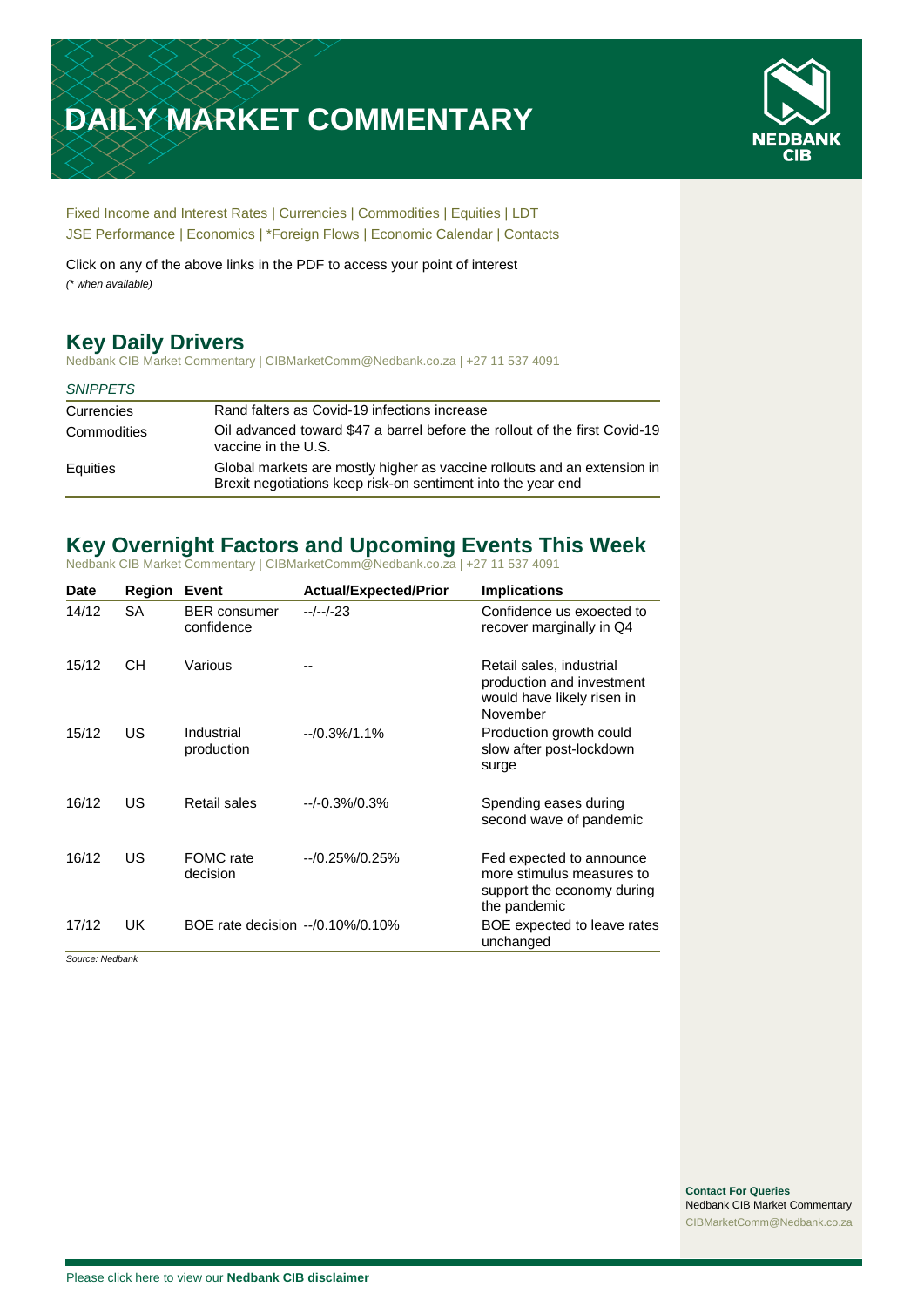# <span id="page-1-0"></span>**Fixed Income and Interest Rates**

Bond flow sales |+2711 535 4021 | Corporate Money Markets | +2711 535 4007 | Business Bank Money Markets | +2711 535 4006

|                                 |            | $\Delta$ | $\Delta$         | Δ          | Δ         | <b>MTD</b> trend |
|---------------------------------|------------|----------|------------------|------------|-----------|------------------|
| <b>Bonds</b>                    | Last price | 1d       | <b>MTD</b>       | <b>YTD</b> | 12Month   |                  |
|                                 | %          | bps      | bps              | bps        | bps       |                  |
| R208-0.3 yrs                    | 3.56       | $-3.61$  | $-9.31$          | $-318.11$  | $-315.01$ | ψ                |
| R186-6 yrs                      | 6.88       | $-0.10$  | $-20.60$         | $-136.70$  | $-142.80$ | ψ                |
| R2030-9.1 yrs                   | 8.78       | $-0.45$  | $-18.85$         | $-23.35$   | $-33.45$  | ψ                |
| R2048-27.2 yrs                  | 10.86      | 0.05     | $-22.85$         | 78.05      | 66.45     | ψ                |
| US 10 yr                        | 0.91       | 0.74     | 6.50             | $-101.37$  | $-91.79$  | Φ                |
| <b>UK 10 yr</b>                 | 0.17       | $-2.90$  | $-13.30$         | $-65.00$   | $-60.20$  | ψ                |
| German 10 yr                    | $-0.64$    | $-3.30$  | $-6.50$          | $-45.10$   | $-31.50$  | ψ                |
| Japan 10 yr                     | 0.01       | $-0.40$  | $-2.20$          | 2.10       | 2.80      | ψ                |
|                                 |            | $\Delta$ | Δ                | Δ          | Δ         | <b>MTD</b> trend |
| <b>Money Market</b>             | Last price | 1d       | <b>MTD</b>       | <b>YTD</b> | 12Month   |                  |
|                                 | %          | bps      | bps              | bps        | bps       |                  |
| SA reporate                     | 3.50       | 0.00     | 0.00             | $-300.00$  | $-300.00$ | ۰                |
| SA prime rate                   | 7.00       | 0.00     | 0.00             | $-300.00$  | $-300.00$ | ۰                |
| SA CPI (MTD = previous month)   | 3.20       |          | $-10.00$         | $-80.00$   | $-40.00$  | ψ                |
| SA 3m JIBAR                     | 3.57       | 0.00     | 7.50             | $-323.30$  | $-323.30$ | φ                |
| SA 3m NCD                       | 3.55       | $-6.25$  | 5.00             | $-327.50$  | $-327.50$ | φ                |
| SA 6m NCD                       | 3.85       | $-2.50$  | 17.50            | $-347.50$  | $-347.50$ | φ                |
| SA 12m NCD                      | 4.15       | $-2.50$  | 18.75            | $-347.50$  | $-355.00$ | φ                |
| US 3m LIBOR                     | 0.22       | $-0.30$  | $-1.11$          | $-169.19$  | $-167.09$ | ψ                |
| UK 3m LIBOR                     | 0.03       | $-0.35$  | $-0.98$          | $-75.68$   | $-74.45$  | ψ                |
| Japan 3m LIBOR                  | $-0.10$    | 0.12     | 1.68             | $-5.28$    | $-2.90$   | φ                |
| Source: Bloomberg & Nedbank CIB | Time       |          | 2020/12/14 08:16 |            |           |                  |

| <b>FRAs and Swaps</b>            | Last price | Δ<br>1d  | Δ<br><b>MTD</b>  | Δ<br><b>YTD</b> | Δ<br>12Month | <b>MTD</b> trend |
|----------------------------------|------------|----------|------------------|-----------------|--------------|------------------|
|                                  | %          | bps      | bps              | bps             | bps          |                  |
| 3X6 FRA                          | 3.59       | 0.00     | $-0.50$          | $-302.00$       | $-309.00$    | ψ                |
| 6X9 FRA                          | 3.60       | 0.00     | 4.00             | 3.00            | 4.00         | φ                |
| 9X12 FRA                         | 3.69       | 0.00     | $-2.50$          | $-280.50$       | $-279.00$    | ψ                |
| 18X21 FRA                        | 4.21       | 0.00     | $-3.00$          | $-236.50$       | $-235.50$    | Ů                |
| SA 2yr Swap                      | 3.85       | $-0.90$  | $-1.80$          | $-273.90$       | $-272.90$    | ψ                |
| SA 3yr Swap                      | 4.19       | $-0.50$  | $-8.25$          | $-248.50$       | $-249.00$    | ψ                |
| SA 5yr Swap                      | 5.00       | 1.00     | $-17.75$         | $-195.50$       | $-196.50$    | ψ                |
| SA 10yr Swap                     | 6.79       | 0.00     | $-13.50$         | $-89.50$        | $-91.50$     | ψ                |
|                                  |            |          |                  |                 |              | ψ                |
| SA 15yr Swap                     | 7.65       | 0.50     | $-11.50$         | $-41.50$        | $-42.00$     |                  |
|                                  |            | $\Delta$ | Δ                | Δ               | Δ            | <b>MTD</b> trend |
| <b>Spreads</b>                   | Last price | 1d       | <b>MTD</b>       | <b>YTD</b>      | 12Month      |                  |
|                                  | %          | bps      | bps              | bps             | bps          |                  |
| 2v10v                            | $-2.94$    | $-0.90$  | 11.70            | $-184.40$       | $-181.40$    | Φ                |
| 3v10y                            | $-2.60$    | $-0.50$  | 5.25             | $-159.00$       | $-157.50$    | φ                |
| R2030-R208                       | 5.22       | 3.16     | $-9.54$          | 294.76          | 281.56       | Ů                |
| R2048-R2030                      | 2.07       | 0.50     | $-4.00$          | 101.40          | 99.90        | Ů                |
| 5y-R2030                         | $-3.79$    | 1.45     | 1.10             | $-172.15$       | $-163.05$    | φ                |
| 10y-R2030                        | $-2.00$    | 0.45     | 5.35             | $-66.15$        | $-58.05$     | φ                |
| 15y-R2030                        | $-1.14$    | 0.95     | 7.35             | $-18.15$        | $-8.55$      | φ                |
| SA 5yr CDS spread - basis points | 205.39     |          | $-24.51$         | 43.77           | 30.98        | ψ                |
| Source: Bloomberg & Nedbank CIB  | Time       |          | 2020/12/14 08:16 |                 |              |                  |

#### **US 10 Year Yield SA 10 Year Yield**



2020/12/14 08:16



*Source: Bloomberg, Nedbank Source: Bloomberg, Nedbank*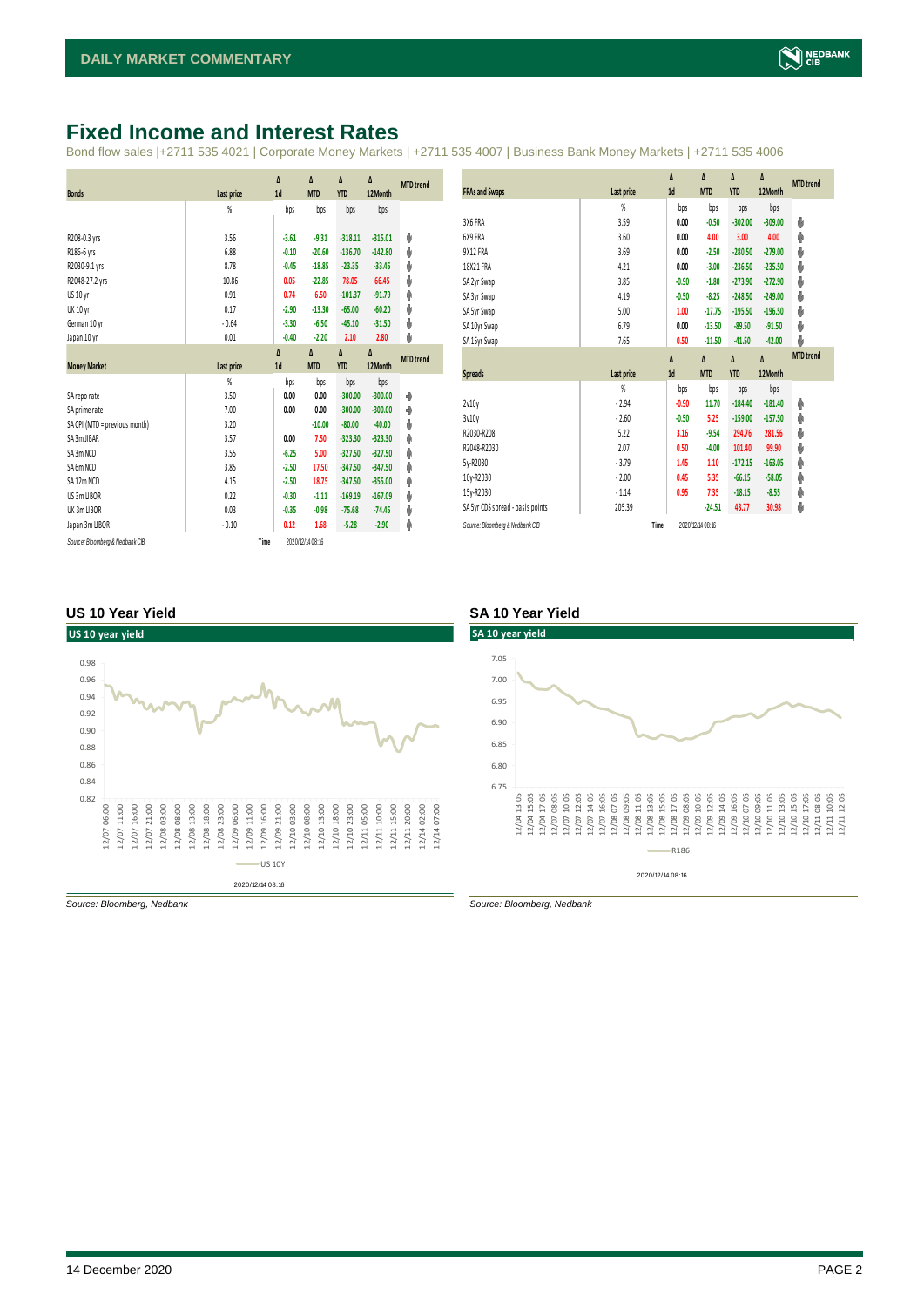

### <span id="page-2-0"></span>**Currencies**

Business Banking FX | +27 11 535 4003 | Corporate FX | +2711 535 4002 | Institutional FX | +2711 535 4005

- The final session of the week opened with the rand trading marginally above the 15.0000 level. The local unit traded largely on the back foot, as steady demand for USD from across the spectrum saw it trade to a high of 15.1700, before closing the week at 15.1050. Activity in the overnight sessions was exceptionally limited, and this morning, the rand is currently trading at 15.0900. The EURZAR is trading at 18.3065 and the GBPZAR at 20.0885.
- The international markets continue to trade cautiously, with the EURUSD holding above the 1.2100 level. This morning, it is currently trading at 1.2131, which is basically unchanged from the local close on Friday. The GBPUSD has continued to trade erratically as Brexit talks continue, with the UK prime minister suggesting that the UK should prepare for a nodeal exit. This morning, it currently trades at 1.3315, having recovered from a low of 1.3135 on Friday.
- Gold has held steady over the most recent sessions. It currently trades at 1,835.50, which is marginally off from the closing levels of last week.
- Data releases scheduled for today: locally, we have the BER consumer confidence; from the UK, we have the house prices release.
- The local market is unlikely to post any meaningful gains, as concerns mount with regard to the ever-increasing rate of infections and the possible increase in lockdown levels. The president is scheduled to make an address this evening. Globally, numerous locations are experiencing increased lockdown measures again.
- Possible trading range in the rand today: 14.9500 to 15.3500

| <b>Majors</b>                   | Last price | $X\Delta$<br>$-1d$ | $X\Lambda$<br><b>MTD</b> | $X\Lambda$<br><b>YTD</b> | $% \Delta$<br>12Month | <b>MTD</b> trend | <b>USD trend</b>    |
|---------------------------------|------------|--------------------|--------------------------|--------------------------|-----------------------|------------------|---------------------|
| GBPUSD                          | 1.33       | 0.76               | $-0.22$                  | 0.46                     | $-0.02$               | O                | USD strength        |
| <b>EURUSD</b>                   | 1.21       | 0.23               | 1.56                     | 8.11                     | 8.95                  | Φ                | <b>USD</b> weakness |
| <b>USDJPY</b>                   | 104.01     | $-0.03$            | $-0.27$                  | 4.39                     | $-5.39$               | O                | <b>USD</b> weakness |
| <b>USDAUD</b>                   | 1.32       | $-0.17$            | $-2.52$                  | $-6.93$                  | $-8.71$               | O                | USD weakness        |
|                                 |            | X <sub>A</sub>     | $\chi_{\Delta}$          | $X\Delta$                | $% \Delta$            | <b>MTD</b> trend | <b>ZAR trend</b>    |
| <b>Rand crosses</b>             | Last price | $-1d$              | <b>MTD</b>               | <b>YTD</b>               | 12 Month              |                  |                     |
| <b>USDZAR</b>                   | 15.08      | $-0.37$            | $-2.38$                  | 7.33                     | 4.74                  | O                | ZAR strength        |
| GBPZAR                          | 20.10      | 0.42               | $-2.58$                  | 7.76                     | 4.69                  | O                | ZAR strength        |
| EURZAR                          | 18.31      | $-0.15$            | $-0.81$                  | 14.29                    | 12.57                 | O                | ZAR strength        |
| AUDZAR                          | 11.38      | $-0.16$            | 0.21                     | 13.76                    | 13.04                 | Φ                | <b>7AR</b> weakness |
| ZARJPY                          | 6.90       | 0.31               | 2.07                     | $-12.60$                 | $-10.62$              | Φ                | ZAR strength        |
|                                 |            | X <sub>A</sub>     | $X\Lambda$               | $\%$ $\Lambda$           | $% \Delta$            | <b>MTD</b> trend | <b>ZAR trend</b>    |
| <b>African FX</b>               | Last price | $-1d$              | <b>MTD</b>               | <b>YTD</b>               | 12 Month              |                  |                     |
| ZARMWK (Malawian kwacha)        | 50.72      | 0.23               | 2.26                     | $-3.36$                  | 0.45                  | Φ                | ZAR strength        |
| ZARBWP (Botswana pula)          | 0.73       | 0.40               | 1.32                     | $-4.19$                  | $-2.67$               | Φ                | ZAR strength        |
| ZARKES (Kenyan shilling)        | 7.39       | 0.36               | 3.59                     | 1.94                     | 4.35                  | Φ                | ZAR strength        |
| ZARMUR (Mauritian rupee)        | 2.63       | 0.55               | 1.53                     | 1.06                     | 3.22                  | Φ                | ZAR strength        |
| ZARNGN (Nigerian naira)         | 26.01      | 2.52               | 2.67                     | $-0.34$                  | 2.86                  | Φ                | ZAR strength        |
| ZARGHS (Ghanian cedi)           | 0.39       | 0.39               | 2.31                     | $-4.94$                  | $-4.45$               | Φ                | ZAR strength        |
| ZARZMW (Zambian kwacha)         | 1.40       | 0.42               | 2.76                     | 28.18                    | 27.98                 | Φ                | ZAR strength        |
| ZARMZN (Mozambican metical)     | 4.94       | 0.43               | 2.71                     | 10.75                    | 10.85                 | Φ                | ZAR strength        |
|                                 |            | X <sub>A</sub>     | $X\Lambda$               | $\%$ $\Lambda$           | %                     | <b>MTD</b> trend | <b>USD trend</b>    |
| <b>Emerging Market FX</b>       | Last price | $-1d$              | <b>MTD</b>               | <b>YTD</b>               | 12 Month              |                  |                     |
| USDBRL (Brazilian Real)         | 5.06       | 0.83               | $-5.87$                  | 20.47                    | 18.63                 | O                | USD weakness        |
| <b>USDTRY (Turkish Lira)</b>    | 7.87       | 0.26               | 0.66                     | 24.36                    | 25.64                 | Ŵ                | USD strength        |
| <b>USDMXN (Mexican Peso)</b>    | 20.06      | $-0.37$            | $-0.48$                  | 5.87                     | 5.42                  | ŵ                | <b>USD</b> weakness |
| <b>USDINR</b> (Indian Rupee)    | 73.52      | $-0.18$            | $-0.72$                  | 2.90                     | 3.41                  | O                | <b>USD</b> weakness |
| <b>USDRUB</b> (Russian Ruble)   | 73.10      | 0.11               | $-4.56$                  | 15.12                    | 14.58                 | ٥                | <b>USD</b> weakness |
| Source: Bloomberg & Nedbank CIB | Time       |                    | 2020/12/14 08:16         |                          |                       |                  |                     |

*\*Please note that the sign on the % change reflects the change on the headline number. The narrative indicates the trend direction over the month. For trade in any of these currencies, contact our FX dealing desks*





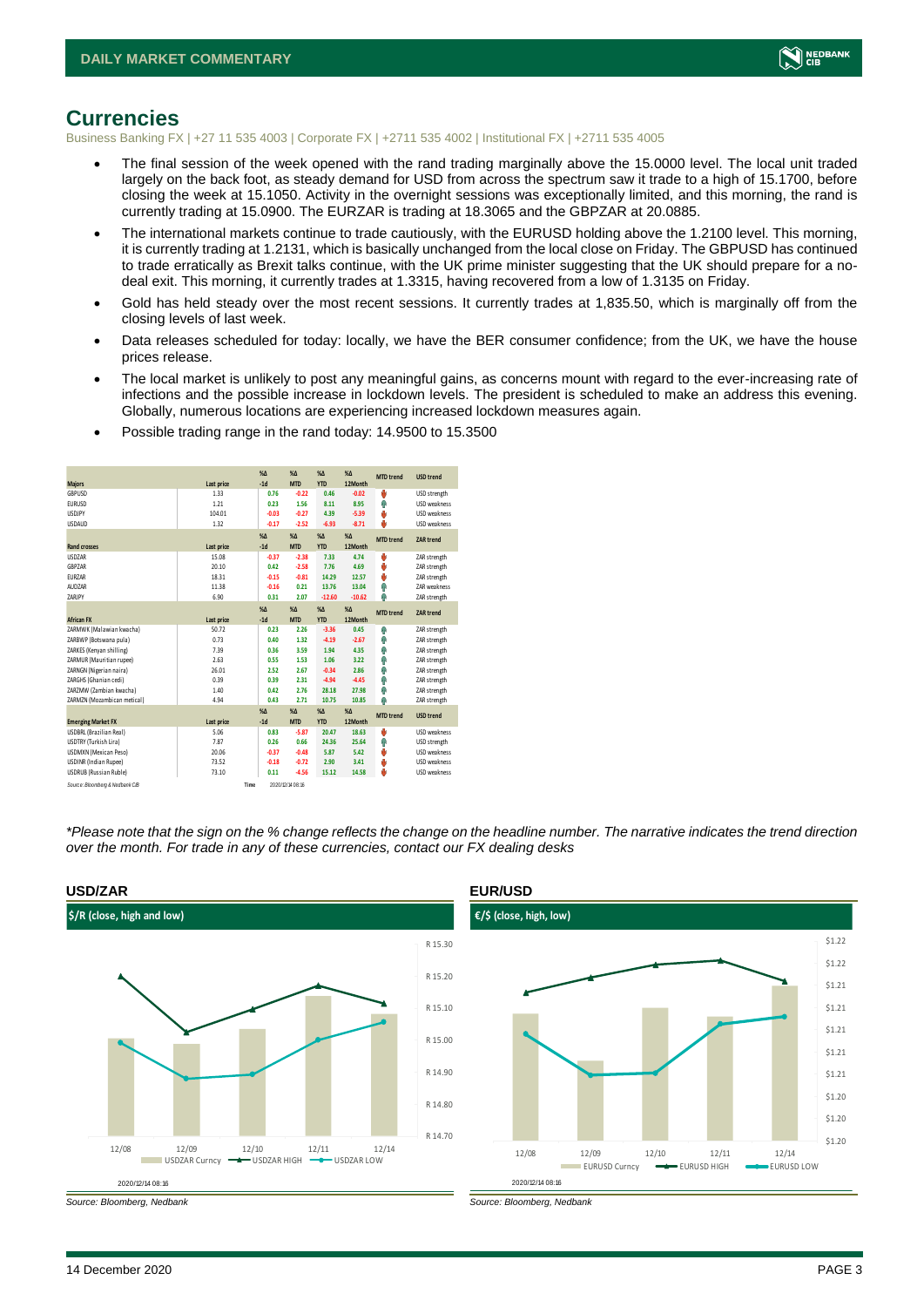

## <span id="page-3-0"></span>**Commodities**

Nedbank CIB Market Commentary | CIBMarketComm@Nedbank.co.za | +27 11 537 4091| +27 11 535 4038

- Oil advanced toward \$47 a barrel before the rollout of the first Covid-19 vaccine in the U.S. and as news of another tanker explosion in the Middle East raised concerns over the region's stability.
- Futures rose 0.5% in New York after losing 0.5% on Friday. First deliveries of the Pfizer Inc.-BioNTech SE vaccine will be made Monday after the drug gained emergency authorization last week, with President Donald Trump and other officials offered the shot as part of a plan to ensure continuity of government.
- At least one ship, meanwhile, was hit by an explosion near the Saudi Arabian port city of Jeddah. It comes three weeks after an oil tanker was damaged in a possible attack at the Saudi terminal of Shuqaiq, highlighting the potential for supply to be disrupted in the Middle East.

#### Source: Bloomberg

| <b>Commodities</b>              | Last price | $\%$ $\Delta$<br>$-1d$ | $\%$ $\Delta$<br><b>MTD</b> | $\%$ $\Delta$<br><b>YTD</b> | $\%$ $\Delta$<br>12Month | <b>MTD</b> trend |
|---------------------------------|------------|------------------------|-----------------------------|-----------------------------|--------------------------|------------------|
| Brent near future (\$)          | 50.30      | 0.66                   | 5.69                        | $-23.79$                    | $-22.88$                 | Φ                |
| WTI crude (\$)                  | 46.83      | 0.56                   | 3.29                        | $-23.30$                    | $-22.04$                 | φ                |
| Gold spot (\$)                  | 1833.56    | $-0.34$                | 3.12                        | 20.41                       | 24.29                    | φ                |
| Platinum spot (\$)              | 1017.97    | 0.51                   | 4.09                        | 4.49                        | 9.67                     | Ŵ                |
| SA white maize spot (R)         | 3 3 8 0.00 | $-2.93$                | $-4.49$                     | 30.00                       | 28.27                    | ŵ                |
| Source: Bloomberg & Nedbank CIB | Time       |                        | 2020/12/14 08:16            |                             |                          |                  |



2020/12/14 08:16

*Source: Bloomberg, Nedbank*



#### **Platinum vs. Gold Brent Crude vs. West Texas Intermediate**



*Source: Bloomberg, Nedbank Source: Bloomberg, Nedbank*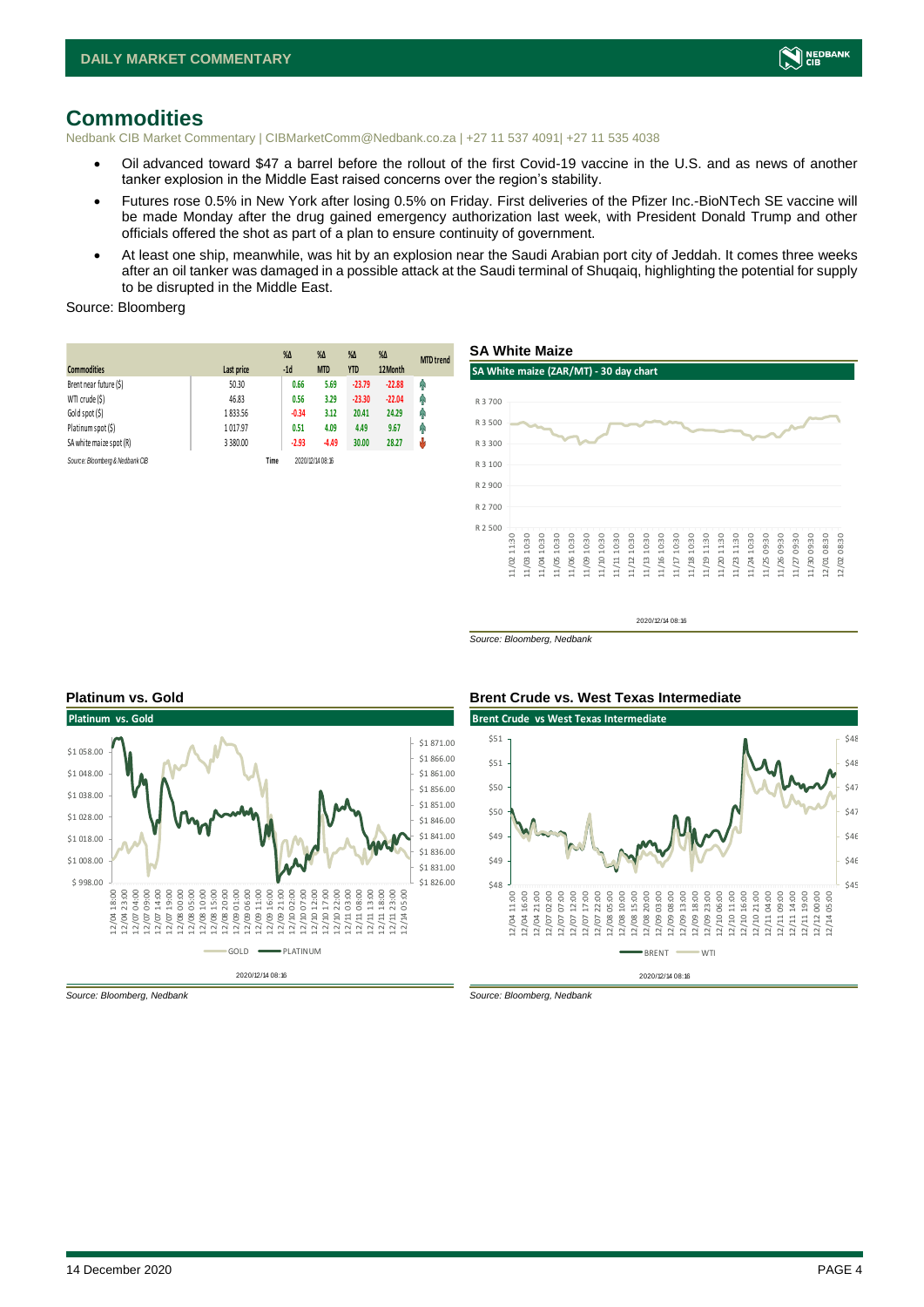

# <span id="page-4-1"></span><span id="page-4-0"></span>**Equities**

Cash equities | +2711 535 4030/31

#### **South Africa**

• Top40 +0.05%; impasses over fresh stimulus signalled slimmer chances of a deal anytime soon; SA telcos -6.2% as MTN slides on Nigeria. Gold index -2.11%; sector has been under pressure but not surprisingly so and in line with HV; ANG-1.44%, we decent 2-way in the name. SA Inc. on the up once again; banks +2.43%, GenRet +1.5% & SAPY +1.6%; CPI +8.5% O/P significantly encouraged by +ve liquidity report. AMS+3.21%; operational outlook and guidance update – in line; we re-iterate our preference for NHM and IMP over AMS. Worth noting: MTN will be hosting a call with investors to clarify this issue, so we can better understand implications; however, the company is meeting with regulators/authorities on Monday and they are likely to make a call after this meeting to ensure they have maximum information to share with investors. At R70, Nigeria is basically out of MTN share price – so at R64, the market is now assuming there is financial/capital implications from this announcement. Turnover at R23.8bn; 1m AFE 8700, 300k BID, 229k ANG at 31,820, 2.7m SAP, 376k REM at 9,335, 700k CFR, 768k NY1 at 4,219.

#### **UK/Europe**

• European equities fell, extending their first weekly drop since late October, as the prospects of a no-deal Brexit increased and US stimulus negotiations continued. The Stoxx Europe 600 Index declined 0.8% by the close in London, bringing the loss for the week to 1%. Telecoms were the worst performers as Ericsson slumped after suing Samsung Electronics Co. in the US, risking a hit to its operating income. The UK's FTSE 100 Index and the mid-cap FTSE 250 Index fell after both European Commission President Ursula von der Leyen and British Prime Minister Boris Johnson warned that a no-deal Brexit is looming on 31 December as they continued last-ditch talks to try to reach a deal before Sunday. Stocks are retreating after surging to a nine-month high on bets that progress on coronavirus vaccines will lead to an economic recovery. Setbacks in vaccine trials of Sanofi and GlaxoSmithKline Plc tempered some of that optimism on Friday, while cases and deaths from Covid-19 rose in Germany. Still, strategists expect the equities rally to continue into next year, predicting the Stoxx 600 will rise 6.6% from Wednesday's close through end-2021.

#### **USA**

• The S&P 500 fell for a third day, putting it on track towards its biggest weekly decline since late October amid ongoing stimulus talks, with no signs of a deal coming soon. Friday saw a decline in 10 of the 11 industry groups, with financials posting the worst performance of the bunch. Utilities and communication services rose. Only energy was set to be in the green for the week. Many strategists continue to advise investors to shift from growth to value stocks on expectations of strength in equities next year. Watch autos, with a focus on electric- and autonomous-vehicle plays. A handful of companies, including QuantumScape Corp. and Luminar Technologies Inc., are sliding after Mad Money's Jim Cramer advised investors to take profits. Keep an eye on streaming video providers, with Walt Disney rallying on a forecast of a Netflix-like trajectory for its business. Netflix shares fell in pre-market trading. Watch energy companies, with Brent futures weakening after a more than 40% rally since the top of November.

#### **Asia**

• US equity futures climbed along with Asian shares and the USD weakened as investors took some comfort from further stimulus bill negotiations and the impending deployment of the first vaccine in the US. The GBP climbed after Brexit talks were extended past a Sunday deadline. In Asia, improving business confidence helped Japanese stocks rally to a more than two-year high. Elsewhere, the offshore yuan outperformed. Beijing Shunxin Agriculture led gains among baijiu makers on Monday, rising as much as 9.9%, after saying it plans to raise prices on several of its products. The Niulanshan plant will raise prices on a series of products by 6-10 yuan per bottle starting 16 January, according to a co-filing to the Shenzhen exchange late Friday. Other baijiu names advanced – Laobaigan adds as much as 10% to new highs, taking this month's gain to 30%; Golden Seed Winery +9%; and Gujing Distillery +7.2%

|                                 |              |      | %A            | %A                 | %A             | $\frac{4}{3}$      | 2019                    |                  |
|---------------------------------|--------------|------|---------------|--------------------|----------------|--------------------|-------------------------|------------------|
| <b>Developed Markets</b>        | Last price   |      | $-1d$         | <b>MTD</b>         | <b>YTD</b>     | 12Month            | Performance % MTD trend |                  |
| Dow Jones                       | 30 046 37    |      | 0.16          | 138                | 5.28           | 6.79               | 22.34                   | Ą                |
| Nasdao                          | 12377.87     |      | $-0.23$       | 1.47               | 37.95          | 41.71              | 35.23                   | Ŵ                |
| S&P 500                         | 3 663.46     |      | $-0.13$       | 1.16               | 13.39          | 15.61              | 28.88                   | Ą                |
| DJ Furostoxx 50                 | 3 485.84     |      | $-1.04$       | $-0.19$            | $-6.92$        | $-6.57$            | 25.12                   | Ů                |
| DAX                             | 13 114.30    |      | $-1.36$       | $-1.33$            | $-1.02$        | $-1.27$            | 25.22                   | Ů                |
| CAC                             | 5 507.55     |      | $-0.76$       | $-0.20$            | $-7.87$        | $-6.95$            | 26.46                   | Ů                |
| FTSE                            | 6546.75      |      | $-0.80$       | 4.48               | $-13.20$       | $-10.97$           | 12.00                   | Ą                |
| ASX200                          | 6 660.20     |      | 0.27          | 2.18               | $-0.36$        | $-1.18$            | 13.38                   | Ŵ                |
| Nikkei 225                      | 26 714.68    |      | 0.23          | 1.06               | 12.93          | 11.20              | 20.93                   | Ą                |
| MSCI World                      | 2621.89      |      | $-0.25$       | 1.50               | 11.17          | 13.03              | 25.19                   | Ą                |
|                                 |              |      | $\frac{4}{3}$ | 7<br>$\frac{1}{2}$ | %              | V<br>$\frac{4}{3}$ | 2019                    |                  |
| <b>Emerging Markets</b>         | Last price   |      | $-1d$         | <b>MTD</b>         | <b>YTD</b>     | 12Month            | Performance %           | <b>MTD</b> trend |
| Hang Seng                       | 26 35 3.12   |      | $-0.58$       | 0.04               | $-6.52$        | $-4.82$            | 9.07                    | Ą                |
| Shanghai                        | 3 3 5 4 .8 3 |      | 0.23          | $-1.09$            | 9.99           | 13.05              | 23.72                   | Ů                |
| Brazil Bovespa                  | 115 128.00   |      | $-0.00$       | 5.73               | $-0.45$        | 2.28               | 27.07                   | Ŵ                |
| India - NSE                     | 46 117 29    |      | 0.04          | 4.46               | 11.79          | 12.45              | 14.38                   | Ŵ                |
| <b>Russia Micex</b>             | 3 27 6.58    |      | 0.56          | 5.44               | 7.57           | 937                | 28.21                   | Ą                |
| <b>MSCI Emerging</b>            | 1257.66      |      | 0.21          | 436                | 12.83          | 15.71              | 15.38                   | Ą                |
|                                 |              |      | $\frac{4}{3}$ | 7<br>%Д            | $\frac{1}{30}$ | $\frac{1}{30}$     | 2019                    | г                |
| <b>SA Indices</b>               | Last price   |      | $-1d$         | <b>MTD</b>         | <b>YTD</b>     | 12Month            | Performance %           | <b>MTD</b> trend |
| ISE All Share                   | 59 412.61    |      | 0.22          | 4.06               | 4.08           | 4.69               | 8.24                    | Ŵ                |
| Top 40                          | 54 458.61    |      | 0.23          | 3.98               | 7.17           | 7.84               | 8.75                    | Ŵ                |
| Resi 10                         | 56 663.95    |      | $-0.96$       | 7.51               | 15.03          | 14.97              | 20.01                   | Ŵ                |
| Indi 25                         | 79 659.55    |      | 0.55          | 0.88               | 14.94          | 17.37              | 8.82                    | Ą                |
| Fini 15                         | 11 751.04    |      | 2.03          | 531                | $-25.04$       | $-25.91$           | $-4.30$                 | Ŵ                |
| Source: Bloomberg & Nedbank CIB |              | Time |               | 2020/12/14 08:16   |                |                    |                         |                  |

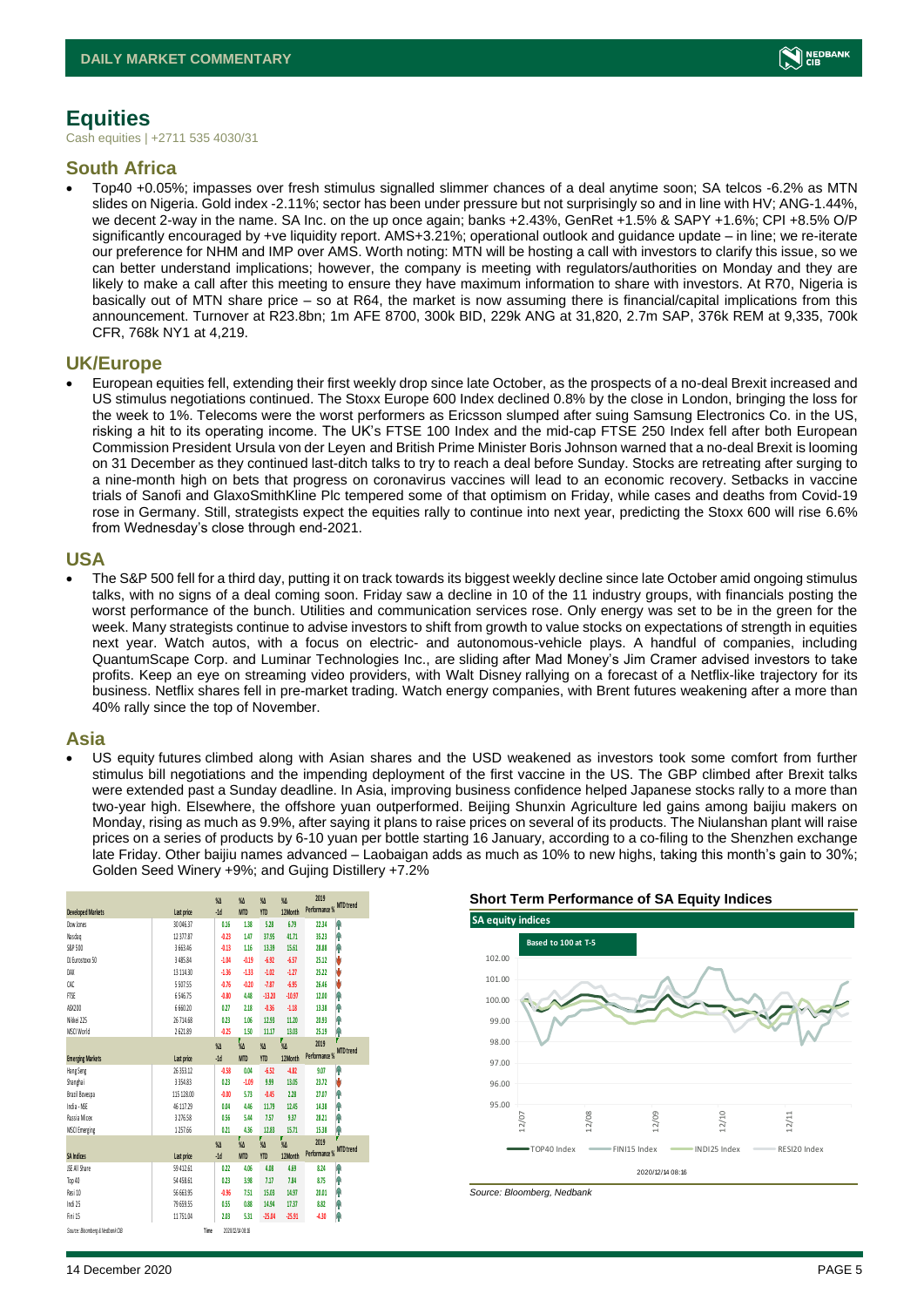# **Last Day To Trade**

Susan Correia | Scorreia@Nedbankcapital.co.za | +27 11 295 8227

| <b>SHARE CODE</b> | <b>SHARE NAME</b>          | <b>DIVIDEND / INTEREST RATE</b>                             |
|-------------------|----------------------------|-------------------------------------------------------------|
| 14 December 2020  |                            |                                                             |
| <b>AEE</b>        | African Equity RMP Inv Ltd | dividend @ 20cps                                            |
| ILU               | Indluplace Properties Ltd  | dividend $@$ 44.015720cps                                   |
| <b>MRP</b>        | Mr Price Group Ltd         | dividend @ 210.10cps                                        |
| <b>PBG</b>        | PBT Group Ltd              | dividend @ 16cps                                            |
| <b>SRE</b>        | Sirius Real Estate Ltd     | dividend @ 32.88740 cps per share or 1 New per 53.86587held |
| <b>TMT</b>        | Trematon Capital Inv Ltd   | dividend @ 7.50cps                                          |
| <b>VUN</b>        | Vunani Ltd                 | dividend @ 5cps                                             |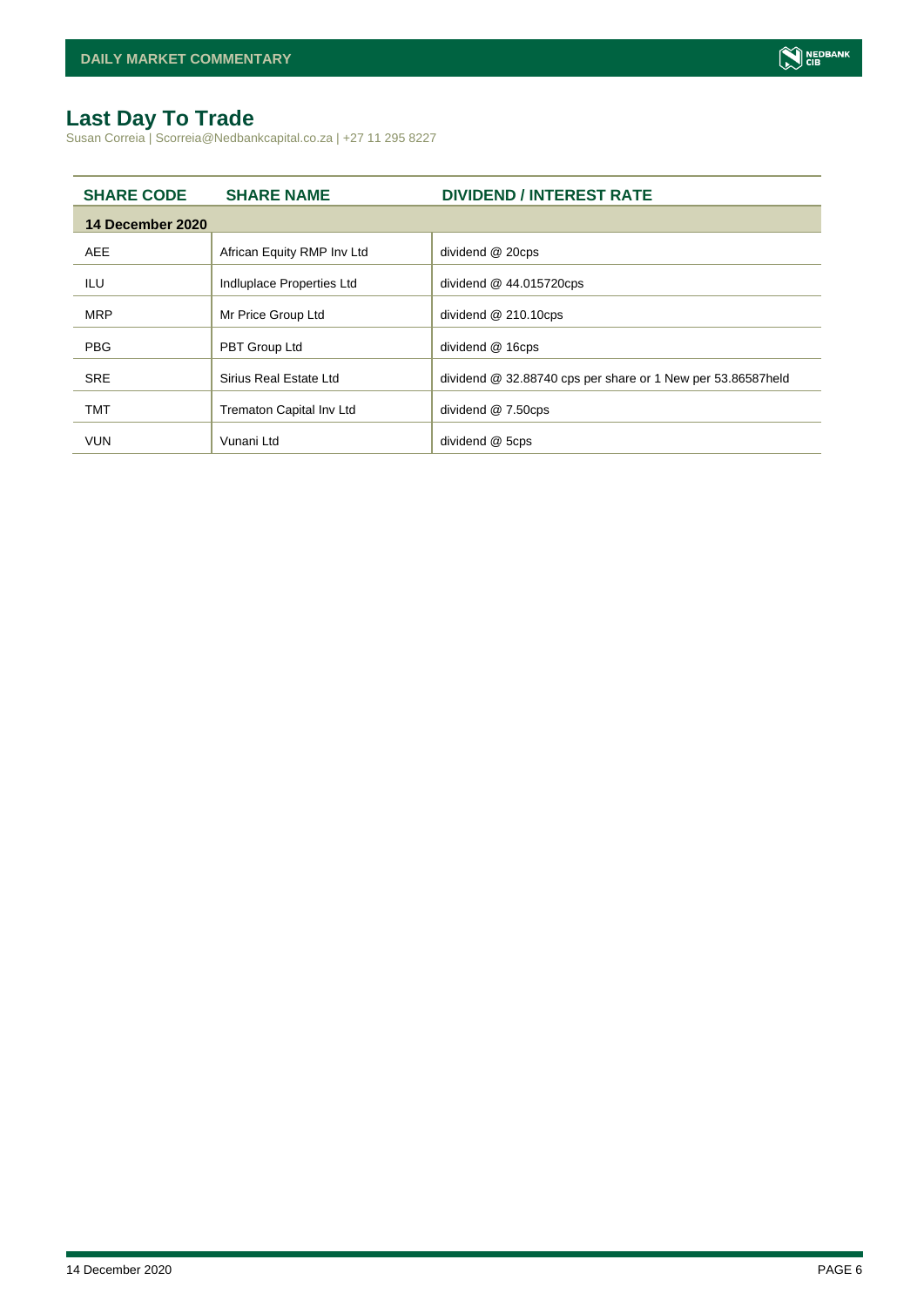# <span id="page-6-0"></span>**JSE Performance**

Nedbank CIB Market Commentary | CIBMarketComm@Nedbank.co.za | +27 11 537 4091

|                                    |            | %Δ       | %Δ         | $\%$       | %Δ       | 2019          | <b>MTD</b> trend |
|------------------------------------|------------|----------|------------|------------|----------|---------------|------------------|
| Top40 constituents                 | Last price | $-1d$    | <b>MTD</b> | <b>YTD</b> | 12Month  | Performance % |                  |
| ABG: Absa Group Ltd                | 116.22     | 2.53     | 5.46       | $-22.16$   | $-23.98$ | $-7.74$       | Ą                |
| AGL: Anglo American Plc            | 488.48     | $-2.79$  | 5.16       | 22.48      | 16.93    | 23.76         | φ                |
| AMS: Anglo American Platinum Ltd   | 1 309.35   | 4.27     | 16.26      | 2.36       | 1.59     | 143.03        | Ą                |
| ANG: Anglogold Ashanti Ltd         | 323.22     | $-1.44$  | $-0.96$    | 2.12       | 13.41    | 74.14         | V                |
| APN : Aspen Pharmacare Holdings Lt | 127.44     | $-2.53$  | 3.21       | 6.89       | 15.26    | $-11.57$      | φ                |
| BHP: Bhp Group Plc                 | 395.00     | 0.28     | 11.27      | 19.78      | 16.53    | 8.56          | Ą                |
| BID: Bid Corp Ltd                  | 272.04     | $-0.30$  | $-2.62$    | $-17.62$   | $-19.63$ | 24.61         | V                |
| BTI: British American Tobacco Plc  | 577.00     | $-2.19$  | 5.96       | $-3.41$    | $-1.94$  | 27.29         | φ                |
| BVT: Bidvest Group Ltd             | 164.39     | 0.91     | 0.76       | $-19.72$   | $-18.62$ | $-1.01$       | Ą                |
| CFR : Financiere Richemont-Dep Rec | 129.70     | 0.93     | $-0.10$    | 18.42      | 17.07    | 16.96         | V                |
| CLS : Clicks Group Ltd             | 241.75     | $-0.37$  | 2.97       | $-5.78$    | $-7.05$  | 34.02         | Ą                |
| CPI: Capitec Bank Holdings Ltd     | 1 403.32   | 8.12     | 8.32       | $-2.96$    | $-3.55$  | 29.35         | Ą                |
| DSY: Discovery Ltd                 | 139.40     | 4.99     | 13.15      | 15.56      | 14.26    | $-24.51$      | Ą                |
| EXX: Exxaro Resources Ltd          | 144.99     | $-0.11$  | 21.54      | 10.56      | 5.69     | $-4.88$       | Ą                |
| FSR: Firstrand Ltd                 | 49.79      | 3.11     | 9.50       | $-20.72$   | $-22.32$ | $-4.21$       | Ą                |
| GFI: Gold Fields Ltd               | 133.54     | $-2.51$  | 1.52       | 39.29      | 53.88    | 94.30         | Ą                |
| GRT: Growthpoint Properties Ltd    | 12.89      | 0.62     | 8.59       | $-41.70$   | $-41.99$ | $-5.11$       | Ą                |
| HAR: Harmony Gold Mining Co Ltd    | 62.42      | $-3.45$  | $-1.34$    | 21.91      | 35.20    | 103.17        | V                |
| IMP: Impala Platinum Holdings Ltd  | 184.07     | $-0.55$  | 13.12      | 28.25      | 32.42    | 291.28        | Ą                |
| INL: Investec Ltd                  | 35.80      | $-1.43$  | $-4.94$    | $-39.26$   | $-41.81$ | 5.01          | V                |
| INP: Invested Plc                  | 36.39      | $-1.91$  | $-5.16$    | $-44.64$   | $-47.22$ | 2.89          | V                |
| MCG: Multichoice Group Ltd         | 132.04     | $-1.74$  | 1.49       | 13.34      | 11.90    |               | Ą                |
| MNP: Mondi Plc                     | 345.85     | $-1.48$  | 0.40       | 5.99       | 5.78     | 7.31          | Ą                |
| MRP: Mr Price Group Ltd            | 177.90     | 3.32     | 9.32       | $-2.52$    | $-3.02$  | $-25.86$      | Ą                |
| MTN: Mtn Group Ltd                 | 60.63      | $-10.30$ | $-8.47$    | $-26.50$   | $-30.57$ | $-7.31$       | V                |
| NED: Nedbank Group Ltd             | 124.26     | $-0.09$  | 1.44       | $-42.02$   | $-42.71$ | $-21.99$      | φ                |
| NHM: Northam Platinum Ltd          | 189.32     | $-1.39$  | 7.42       | 53.15      | 56.85    | 185.76        | φ                |
| NPN: Naspers Ltd-N Shs             | 3 176.82   | 2.09     | 1.53       | 38.68      | 48.73    | 19.65         | Λ                |
| NRP : Nepi Rockcastle Plc          | 90.56      | 1.76     | 14.95      | $-23.73$   | $-24.98$ | 9.58          | φ                |
| OMU: Old Mutual Ltd                | 11.39      | $-3.47$  | $-2.57$    | $-42.07$   | $-41.44$ | $-12.23$      | V                |
| PRX: Prosus Nv                     | 1700.12    | 1.61     | 0.72       | 61.52      | 69.56    |               | Ą                |
| REM : Remgro Ltd                   | 94.00      | $-0.58$  | 1.97       | $-34.05$   | $-34.38$ | 0.13          | f                |
| RNI : Reinet Investments Sca       | 274.05     | $-0.27$  | $-0.65$    | $-1.24$    | $-1.66$  | 27.03         | V                |
| SBK: Standard Bank Group Ltd       | 123.51     | 0.32     | 1.96       | $-26.62$   | $-27.13$ | $-5.87$       | φ                |
| SHP: Shoprite Holdings Ltd         | 127.52     | $-2.61$  | $-0.20$    | 1.27       | $-1.59$  | $-33.78$      | V                |
| SLM : Sanlam Ltd                   | 58.70      | 3.40     | 5.86       | $-25.79$   | $-25.59$ | $-0.88$       | φ                |
| SOL: Sasol Ltd                     | 140.79     | 0.80     | 16.56      | $-53.61$   | $-48.54$ | $-28.59$      | φ                |
| SPP: Spar Group Limited/The        | 186.00     | 0.86     | $-2.58$    | $-5.83$    | $-7.01$  | $-4.81$       | V                |
| SSW : Sibanye Stillwater Ltd       | 54.16      | $-1.92$  | 5.17       | 50.91      | 59.29    | 258.18        | φ                |
| VOD: Vodacom Group Ltd             | 122.00     | $-0.81$  | $-1.00$    | 5.81       | 4.72     | $-12.65$      | V                |
| WHL: Woolworths Holdings Ltd       | 35.83      | 0.34     | 2.40       | $-26.28$   | $-25.86$ | $-11.78$      | Ŵ                |
|                                    |            |          |            |            |          |               |                  |

 $Source: Bloomberg & Nedbank CB$ 

Time 2020/12/14 08:16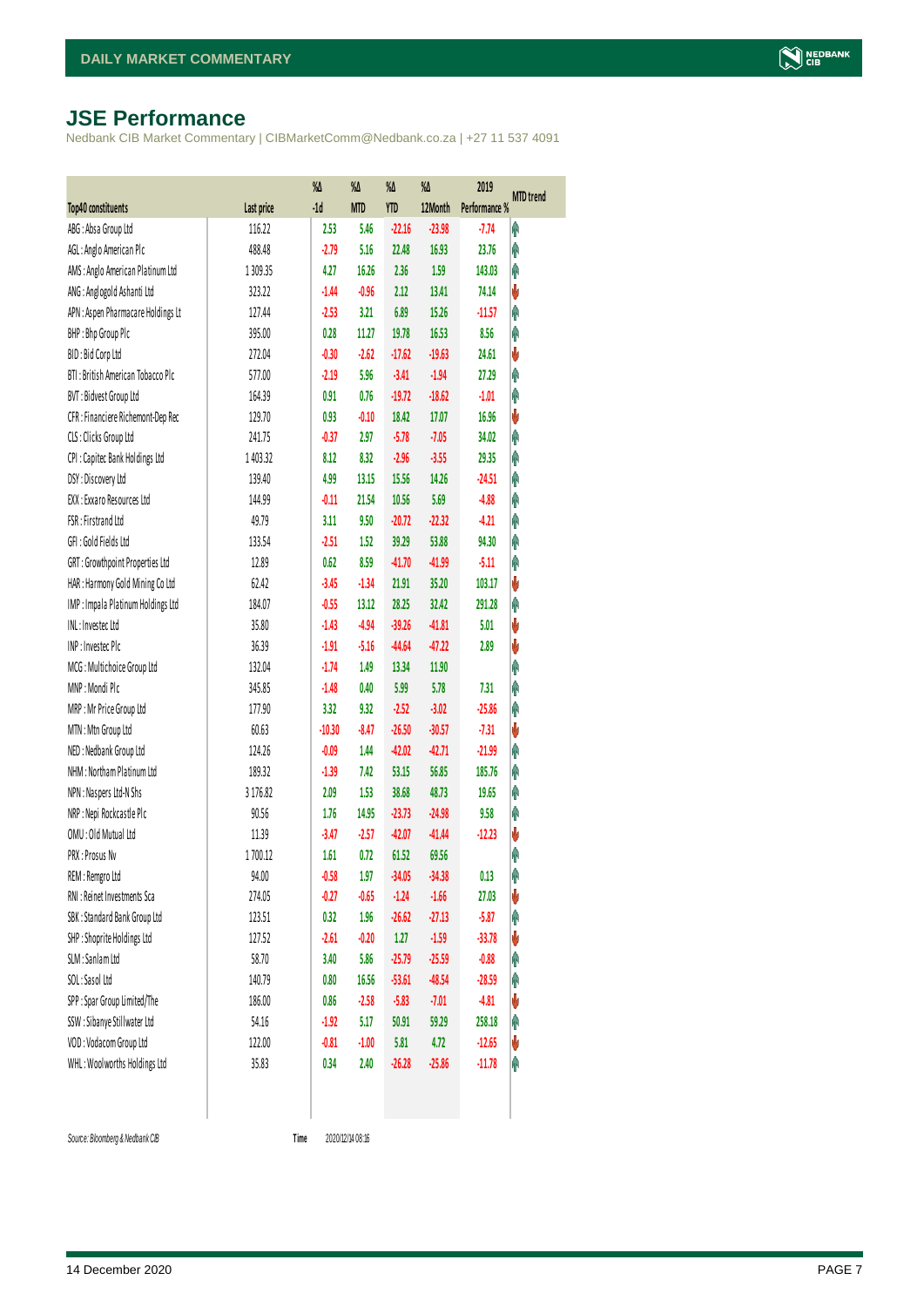# <span id="page-7-0"></span>**Economic Calendar**

Nedbank CIB Market Commentary | CIBMarketComm@Nedbank.co.za | +27 11 537 4091

|                   | Country   | Event                                | Period           | Survey                   | Actual                   | Prior      | Revised |
|-------------------|-----------|--------------------------------------|------------------|--------------------------|--------------------------|------------|---------|
| 11-December       |           |                                      |                  |                          |                          |            |         |
| 09:00 AM          | GE        | CPI YoY                              | MAY F            | $\overline{\mathcal{F}}$ | $-0.30\%$                | $-0.30%$   |         |
| 03:30 PM          | <b>US</b> | PPI Final Demand YoY                 | <b>NOV</b>       |                          | $0.80\%$                 | 0.50%      |         |
| 05:00 PM          | US        | U. of Mich. Sentiment                | DEC P            |                          | 81.4                     | 76.9       |         |
| 14-December       |           |                                      |                  |                          |                          |            |         |
| 06:30 AM          | JN        | Industrial Production YoY            | OCT <sub>F</sub> |                          | $-3.00\%$                | $-3.20%$   |         |
| 09:00 AM          | GE        | Wholesale Price Index YoY            | <b>NOV</b>       |                          | "r                       | $-1.90%$   |         |
| 10:00 AM          | SA        | <b>BER Consumer Confidence</b>       | 4Q               |                          | $\cdot$                  | $-23.0$    |         |
| 12:00 PM          | EC        | Industrial Production WDA YoY        | OCT              | $-4.20%$                 | $\cdot^{\prime}$         | $-6.80%$   |         |
| 15-December       |           |                                      |                  |                          |                          |            |         |
| 04:00 AM          | CH        | Industrial Production YoY            | <b>NOV</b>       | 7.00%                    | P                        | 6.90%      |         |
| 04:00 AM          | CH        | Retail Sales YoY                     | <b>NOV</b>       | 5.00%                    | $\cdot^{\prime}$         | 4.30%      |         |
| 09:00 AM          | SA        | Leading Indicator                    | OCT              |                          | $\cdot^{\prime}$         | 105.3      |         |
| 09:00 AM          | UK        | ILO Unemployment Rate 3Mths          | OCT              | 5.10%                    | $\mathbb{R}$             | 4.80%      |         |
| 11:30 AM          | SA        | PPI YoY                              | <b>NOV</b>       | 2.80%                    | $\mathbb{P}$             | 2.70%      |         |
| 04:15 PM          | <b>US</b> | Industrial Production MoM            | <b>NOV</b>       | 0.30%                    |                          | 1.08%      |         |
| 04:15 PM          | US        | Manufacturing (SIC) Production       | <b>NOV</b>       | 0.40%                    |                          | 1.00%      |         |
| 04:15 PM          | US        | Capacity Utilization                 | <b>NOV</b>       | 73.00%                   | Γ                        | 72.75%     |         |
| 11:00 PM          | US        | Net Long-term TIC Flows              | OCT              |                          | $\overline{\phantom{a}}$ | USD 108.9b |         |
| 11:00 PM          | US        | <b>Total Net TIC Flows</b>           | OCT              |                          |                          | USD-79.9b  |         |
| 16-December       |           |                                      |                  |                          |                          |            |         |
| 01:50 AM          | JN        | Imports YoY                          | <b>NOV</b>       | $-9.50%$                 | $\overline{\phantom{a}}$ | $-13.30%$  |         |
| 01:50 AM          | JN        | Trade Balance Adjusted               | <b>NOV</b>       | JPY 545.7b               | $\sim$                   | JPY 314.3b |         |
| 01:50 AM          | JN        | Exports YoY                          | <b>NOV</b>       | 0.35%                    |                          | $-0.20%$   |         |
| 02:30 AM          | JN        | Nikkei Japan PMI Mfg                 | DEC P            |                          |                          | 49.0       |         |
| 09:00 AM          | UK        | CPI YoY                              | <b>NOV</b>       | 0.60%                    |                          | 0.70%      |         |
| 10:30 AM          | GE        | Markit Germany Services PMI          | DEC P            | 44.0                     |                          | 46.0       |         |
| 10:30 AM          | GE        | Markit/BME Germany Manufacturing PMI | DEC P            | 56.5                     |                          | 57.8       |         |
| 11:00 AM          | EC        | Markit Eurozone Services PMI         | DEC P            | 41.9                     |                          | 41.7       |         |
| 11:00 AM          | EC        | Markit Eurozone Manufacturing PMI    | DEC P            | 53.0                     |                          | 53.8       |         |
| 11:30 AM          | UK        | Markit/CIPS UK Services PMI          | DEC P            | 50.5                     |                          | 47.6       |         |
| 11:30 AM          | UK        | Markit UK PMI Manufacturing SA       | DEC <sub>P</sub> | 55.9                     |                          | 55.6       |         |
| 12:00 PM          | EC        | Trade Balance SA                     | OCT              |                          |                          | EUR 24.0b  |         |
| 03:30 PM          | US        | Retail Sales Advance MoM             | <b>NOV</b>       | $-0.30%$                 |                          | 0.30%      |         |
| 04:45 PM          | US        | Markit US Services PMI               | DEC P            | 56.0                     |                          | 58.4       |         |
| 04:45 PM          | US        | Markit US Manufacturing PMI          | DEC P            | 55.8                     |                          | 56.7       |         |
| 09:00 PM          | US        | FOMC Rate Decision (Upper Bound)     | DEC 16           | 0.25%                    |                          | 0.25%      |         |
| 09:00 PM          | US        | FOMC Rate Decision (Lower Bound)     | <b>DEC 16</b>    | 0.00%                    |                          | 0.00%      |         |
|                   |           |                                      |                  |                          |                          |            |         |
| Source: Bloomberg |           | 2020/12/14 08:15                     |                  |                          |                          |            |         |